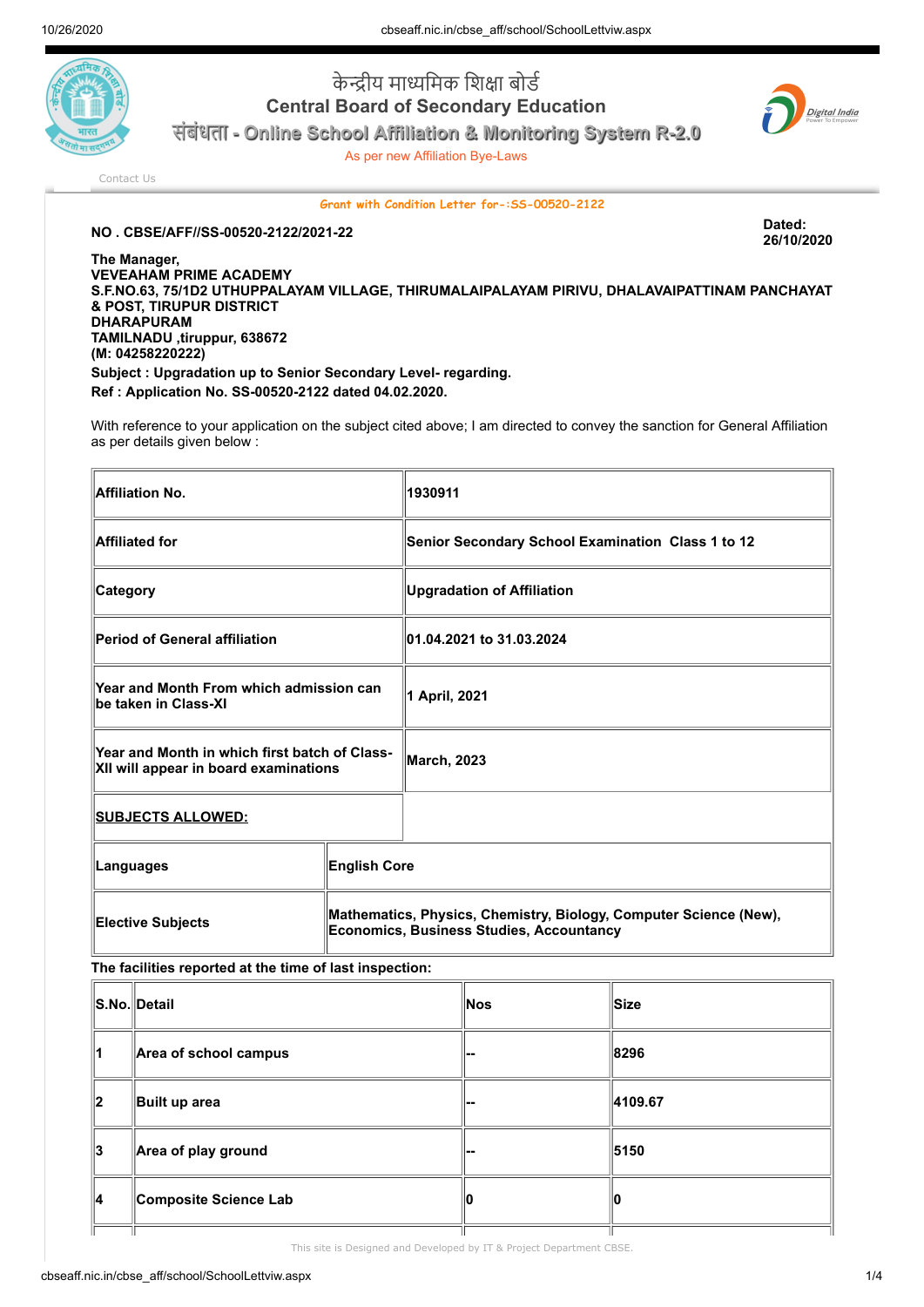| 6  | Computer Lab                       |                           | 26.24 x 20.99 |
|----|------------------------------------|---------------------------|---------------|
| 17 | <b>Biology Lab</b>                 |                           | 26.24 x 30.83 |
| 8  | <b>Chemistry Lab</b>               |                           | 26.24 x 36.58 |
| 9  | Physics Lab                        |                           | 26.24 x 25.09 |
| 10 | Library rooms                      |                           | 51.34 x 26.24 |
| 11 | <b>Occupied Class Rooms</b>        | 30                        | 26.24 x 20.99 |
| 12 | Vacant Class Rooms                 |                           | 551           |
| 13 | Name of society running the school | PONMAKAL CHARITABLE TRUST |               |
|    |                                    |                           |               |

The above sanction is subject to fulfillment of following conditions:-

1. The school will follow the syllabus on the basis of curriculum prescribed by NCERT/CBSE for the Middle Classes. The school will follow syllabus and courses as per scheme of studies prescribed by the Board for Secondary/Sr. Secondary School Examination and changes made therein from time to time.

- 2. The school should go through the provision of Affiliation and Examination Bye Laws and keep a copy there of for reference purpose and also advised to visit CBSE websites / , http://cbseacademic.nic.in/ & http://cbse.nic.in/ for updates. The School is expected to see all circulars on these CBSE websites at least once every week.
- 3. The school shall submit their information through Online Affiliated School Information System (OASIS) as per details given in circular no. affiliation-06/2018 dated 24.04.2018. Link for OASIS is available on Board's website: www.cbse.nic.in.
- 4. The school will follow the RTE Act, 2009 and instructions issued thereon by the CBSE/Respective State /UT Govt. from time to time.
- 5. The school will enroll students proportionate to the facilities available in the school as prescribed in the Affiliation Bye-Laws of the Board which shall not in general exceed the optimum number as under :-

|                                                                                                          |      |                              | $\ $ Campus area $\ $ Enrolment $\ $ No. of Sections (pre-primary to X) $\ $ No. of Sections at Sr. Secondary (XI &XII) |  |  |
|----------------------------------------------------------------------------------------------------------|------|------------------------------|-------------------------------------------------------------------------------------------------------------------------|--|--|
| ∥a)∥1.0 acre                                                                                             | 1250 | $\parallel$ 02 in each class | $  04$ each in class XI and XII                                                                                         |  |  |
| $\ $ b) $\ $ 1.5 acre                                                                                    | 1875 | $\parallel$ 03 in each class | $\parallel$ 04 each in class XI and XII                                                                                 |  |  |
| $\overline{ c }$ 2.0 acre                                                                                | 2500 | $  04$ in each class         | $  04$ each in class XI and XII                                                                                         |  |  |
| School running on bigger campus of more than 02 acres, the number of students shall be restricted as per |      |                              |                                                                                                                         |  |  |

d) the actual facilities in the school which shall be proportionate to the optimum number mentioned at (a), (b) and (c) above.

- 6. The school will provide well equipped Laboratories, Library and other facilities as per norms of the Board. The relevant books as per the academic level of students shall be made available in the library.
- 7. The School should have at least one adequately equipped computer lab with a minimum of 10 computers and would ensure computer student ratio of 1:20 at least. Proper software along with facility of Broad Band connectivity with the feature of 'internet always on' from any service provider to be ensured.
- 8. The schools affiliated and running upto Senior Secondary Level will provide suitable facilities including the equipment in laboratories/workshops and games for classes XI and XII as per requirements laid down in rules.
- 9. The school will also abide by the conditions of Recognition/NOC prescribed by the State Government concerned.
- 10. The school is required to restrict the number of sections as per the infrastructure facilities available in the school as per rule 10.6 of Affiliation Bye-laws. The optimum number of students in a section of a class should not be more than 40 and number of students at middle, secondary and senior secondary level of the school shall preferably be proportionate to each other.
- 11. The section teacher ratio of 1:1.5 is to be maintained to teach various subjects and school shall appoint qualified and trained teaching staff on regular basis as per provisions of Affiliation Bye Laws of the Board
- 12. The school and its records shall be open for inspection by an officer/official of the Board or an authorized representative of the Board/State Educational Department at any time and the school shall furnish information as may be asked for by the Board/State Government from time to time.
- 13. As per Rule 13.3 and 13.3 (i), the school shall supply information and returns called for by the Board/State/ Central Government/Local Authority within the prescribed time given for its furnishing to the authority concerned and the school should prepare its annual report containing comprehensive information including name, address postal and e-mail, telephone numbers, affiliation status, period of General affiliation, details of infrastructures, details of teachers, number of students and status of fulfillment of norms of affiliation Bye-Laws and upload same on the school's website before 15th September of every year.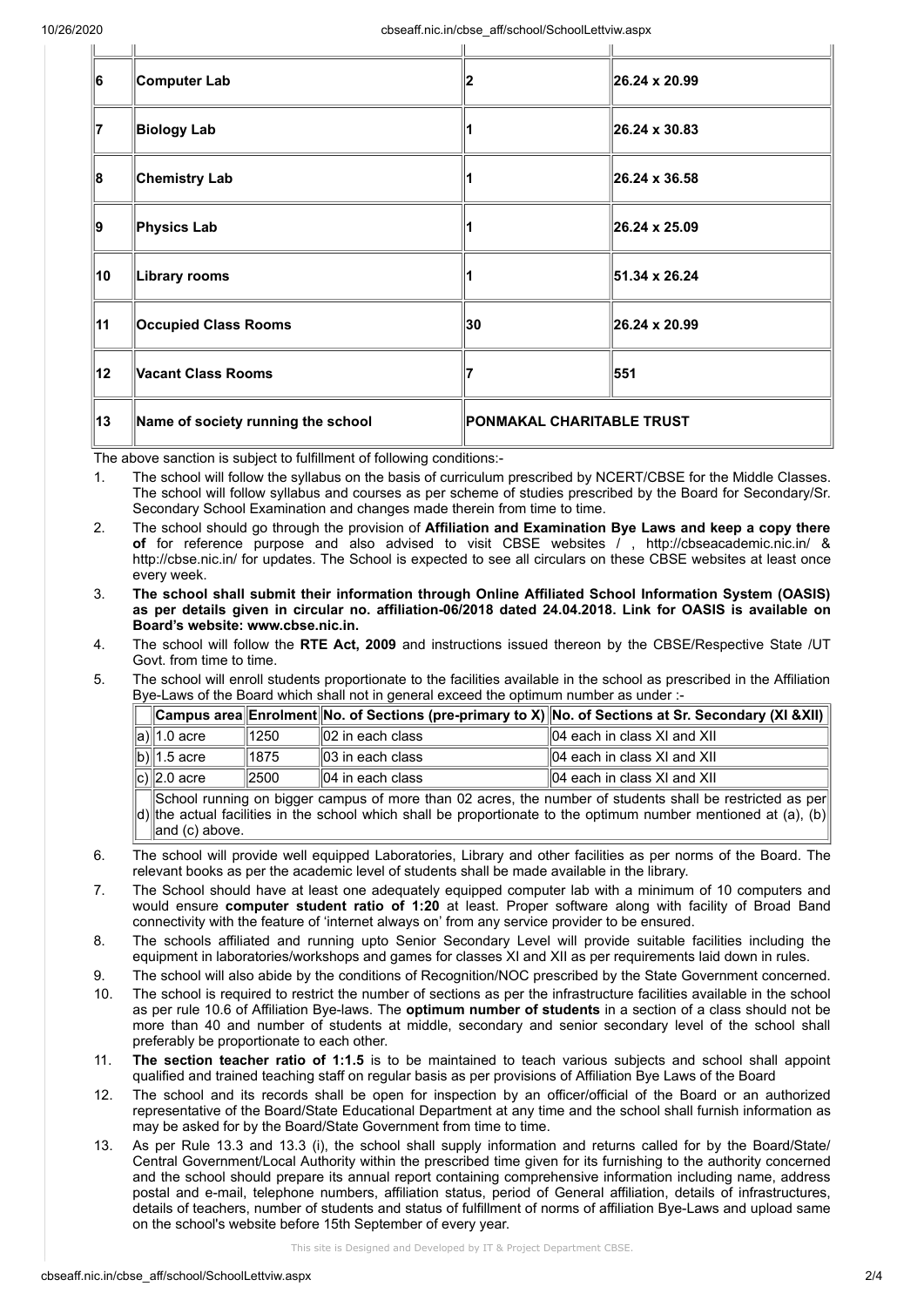be prepared in the name of school, as per rules.

- 15. The school will strictly adhere with all rules regarding safety of students including Fire fighting and Transportation, etc. Further, school will provide adequate facilities for potable drinking water and clean healthy and hygienic toilets with washing facilities for boys and girls separately in proportion to the number of students.
- 16. Teachers are to be educated to avoid Corporal Punishment i.e. rule no. 44.1 (d & e).
- 17. As per rule no. 8.2 and 13.11, facilities for physically challenged student(s) should be adequately provided and every school shall promote inclusion of student(s) with disabilities/special needs in the normal school as per provisions of the 'Rights of Persons with Disabilities Act 2016'.
- 18. The school shall take care of Health, sanitation and fire safety requirements in accordance with rule no. 3.3 (vii), rule 8.5 and rule 23.11.
- 19. The school has to constitute a committee for protection of woman from sexual harassment at the work place and to abide by the guidelines and norms prescribed by the Hon'ble Supreme Court of India in W.P. Criminal No.666-70 of 1992 Vishaskha and other vs State of Rajasthan and other delivered on 13.8.1997 Refer rule no. 10.9.
- 20. Fees should normally be charged under the heads prescribed by the Department of Education of the State/U.T. for schools of different categories. No capitation fee or voluntary donations for gaining admission in the school or for any other purpose should be charged / collected in the name of the school and the school should not subject the child or his or her parents or guardians to any screening procedure in accordance with Rule No. 11.1, 2 & 3. Also, as per Chapter II, Rule No. 11.1 of Affiliation Bye-Laws, fees charged should be commensurate with the facilities provided by the institution.
- 21. The school should not use the facilities available for commercialization:-

 $\begin{bmatrix} 1 & 1 \\ 0 & 1 \end{bmatrix}$  As per rule no. 19.1 (ii) It shall be ensured that the school is run as a community service and not as a business and that commercialization does not take place in the school in any shape whatsoever.

 $(b)$ As per rule no. 19.1 (ii)(a) Any franchisee school making payment on account of use of name, motto and logo of franchiser institution or any other non-academic activities would be termed as commercialization of institution and the school is required to provide an affidavit that the |school/society has not entered into any such contract to use Name, logo, motto for consideration of fee.

- 22. Admission to the school is to be restricted as per rule 6.1 of Examination Bye-laws and rule 12 (i, ii & iii) of Affiliation bye laws.
- 23. School will not prepare any student/ start class for any other Board except CBSE from their CBSE affiliated school building/ premises
- 24. As per rule 13.12 (ii), no affiliated school shall endeavour to present the candidates who are not on its roll nor shall it present the candidates of its unaffiliated Branch/School to any of the Board's Examinations.
- 25. Running of classes of coaching institutions in the school premises in the pretext of providing coaching to the students for various examinations is not approved by the board. Strict action would be taken on defaulters.
- 26. Each school affiliated/ to be affiliated with the Board shall frame Service Rules for its employees which will be as per Education Act of the state/U.T., if the Act makes adoption of the same obligatory, otherwise as per Service Rules given in Affiliation Bye Laws. Further, Service Contract will be entered with each employee as per the provisions in the Education Act of the state/ U.T., or as given in Appendix III.
- 27. Pay and allowances to staff should be revised from time to time to bring it at par with that of State Government. Further, Salary and service conditions of staff should be fixed in accordance with rule no. 3.3 (v) and rule no. 10.2 as appended below:-

a) The school in India must pay salaries and admissible allowances to the staff not less than the corresponding categories of employees in the State Government schools or as per scales etc. prescribed by the Government of India.Further, the service conditions as per Rule 10 and Rules 24 to 49 of Affiliation Bye-Laws shall also be adhered to.

(b) Salary should be paid through Electronic Clearing Service (ECS) from the date of first appointment of the teachers on probation.

- 28. Continuous sponsoring of students at Board examination is to be made as per rule 13.12 (iv). Failure to do so will lead to suo moto withdrawal of the affiliation of the school for Secondary and Senior Secondary Examination as the case may be
- 29. School infrastructure and teachers should be made available as per rule no. 13.4 for examinations conducted by the board and evaluation of answer scripts
- 30. As per rule no. 8.8 (iv & v), every affiliated school is required to develop their own website containing comprehensive information such as affiliation status, details of infrastructure, details of teachers, number of students, address-postal and e-mail, telephone nos. etc.
- 31. Strict adherence to the provisions of Wild Life Protection Act while procuring plants and animals for the use in laboratories by the school must be made in accordance with circular no. 03 dated 21 May 2013
- 32. As per rule 15.1 (d), the school will follow the syllabus on the basis of curriculum prescribed by NCERT/ CBSE and text books published by NCERT/CBSE for the Middle classes as far as practicable or exercise extreme care while selecting books of private publishers. The content must be scrutinized carefully to preclude any objectionable content that hurts the feelings of any class, community, gender, religious group in society. The school will be responsible if prescribed books are found having such content. Provided also that the school would put a list of such books prescribed by it on its website with the written declaration duly signed by the Manager and the principal to the effect that they have gone through the contents of the books prescribed by the school and owe the responsibility
- 33. As per RTE act 2009 and Chapter IX rule No. 53.2.2(a) and 53.3, a teacher appointed to teach Class I to V and VI to VIII should pass in the Central Teacher Eligibility Test (CTET)/ State Teacher Eligibility Test (TET) conducted by the appropriate Government in accordance with the guidelines framed by the NCTE for the purpose